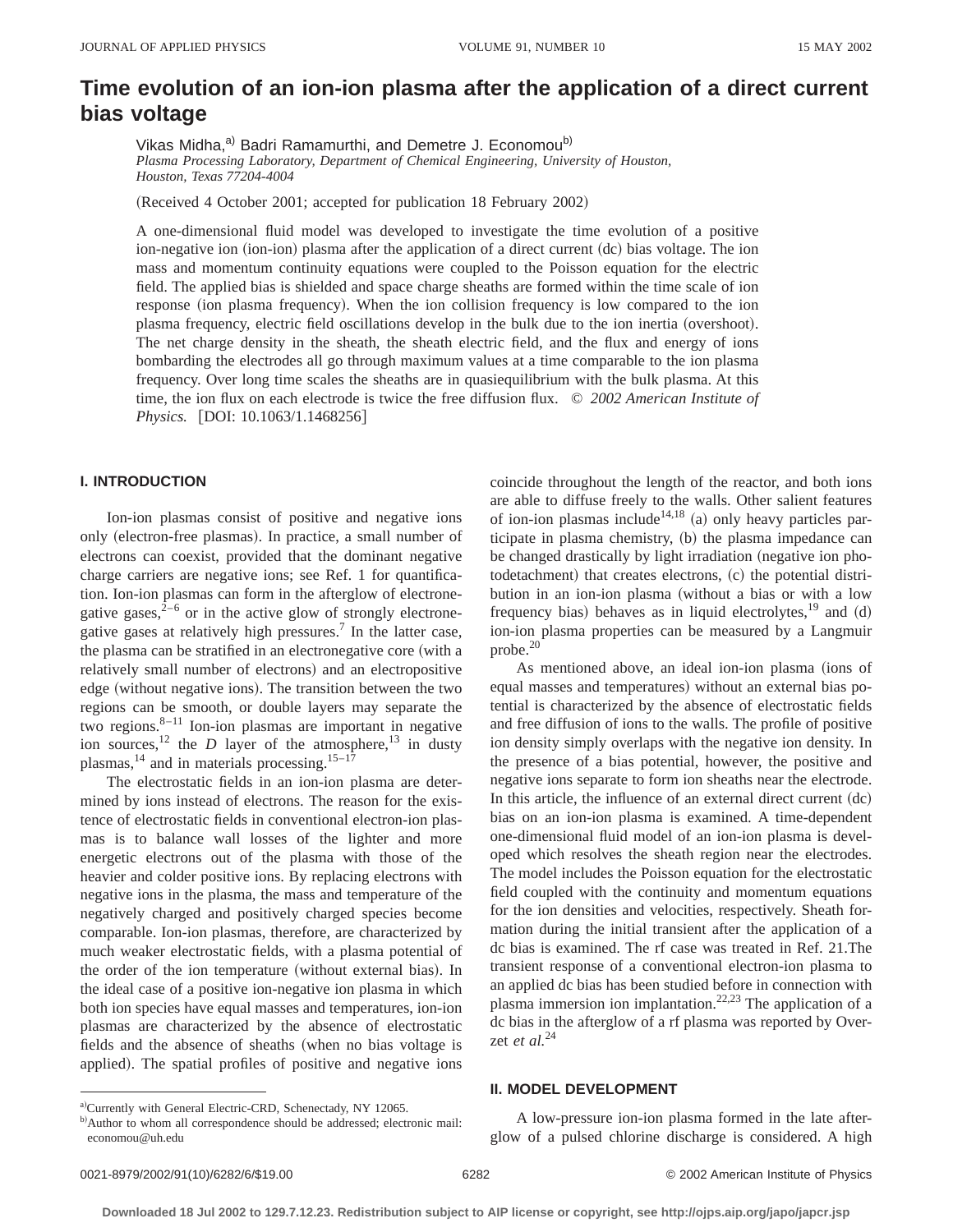

FIG. 1. Schematic of the one-dimensional parallel plate plasma system considered. The initial ion density profile is shown (overlapping positive and negative ion densities). A negative dc bias is applied to the left electrode at time  $t=0$ . The right electrode is kept at ground potential at all times.

degree of gas dissociation is assumed, making  $Cl^+$  and  $Cl^$ the only ions present. (It should be noted that, in the presence of undissociated gas, charge exchange between  $Cl<sup>+</sup>$  and  $Cl<sub>2</sub>$ can generate  $Cl_2^+$  ions.<sup>25</sup>) The electron density is assumed to have decayed to low enough values compared to the ion density (electronegativity greater than  $\sim$ 1000), so that the presence of electrons may be completely neglected. Similarly, any electrons that may be generated due to the applied bias are neglected.<sup>4</sup> The parallel electrodes are assumed to be of equal area (one-dimensional system). A negative dc bias voltage is applied to the driven (left) electrode, while the other (right) electrode is grounded (Fig. 1).

A one-dimensional time-dependent fluid model of the ion-ion plasma under the influence of an externally applied bias potential is developed. The model consists of the following set of governing equations.

The continuity equation for the positive and negative ions is given by

$$
\frac{\partial n_i}{\partial t} = -\frac{\partial}{\partial x}(n_i u_i) + R_i, \qquad (1)
$$

where  $n_i$  is the ion density,  $u_i$  is the ion fluid velocity, and  $R_i$ represents the rate of generation or loss of ions through chemical reaction (ion-ion recombination in this case);  $i = p$ and  $i = n$  for positive and negative ions, respectively. The ion fluid velocities are computed by the momentum balance equations

$$
\frac{\partial (n_i u_i)}{\partial t} + \frac{\partial (n_i u_i u_i)}{\partial x} = \left(\frac{s_i q}{M_i}\right) n_i E - \left(\frac{k_i}{M_i}\right) \frac{\partial n_i}{\partial x} - n_i u_i \nu_i,
$$
\n(2)

where  $M_i$  is the ion mass,  $T_i$  is the ion temperature,  $v_i$  is the ion-neutral collision frequency,  $s_i$  is the charge number of the ion, and  $q$  is the value of the elementary charge. The terms in Eq.  $(2)$  (from left to right) represent the time rate of change in ion momentum or temporal inertia, spatial inertia,

TABLE I. Base case parameter values used in the simulation.

| Initial peak ion density                | $10^{11}$ cm <sup>-3</sup> |
|-----------------------------------------|----------------------------|
| Interelectrode gap                      | 3.8 cm                     |
| Ion temperature                         | $0.026$ eV                 |
| Ion mass                                | 35.5 amu                   |
| Gas pressure                            | 20 mTorr                   |
| Gas temperature                         | 300 K                      |
| dc bias potential                       | $-130$ V                   |
| Reference collision frequency           | 300 kHz                    |
| Ion plasma frequency at the sheath edge | $\sim$ 30 MHz              |
|                                         |                            |

electrostatic force, pressure gradient, and collisional drag, respectively. The electrostatic field is governed by the Poisson equation

$$
\frac{\partial E}{\partial x} = \frac{q}{\epsilon_0} (n_p - n_n),\tag{3}
$$

where the electric field *E* is related to the plasma potential *V* by  $E=-\partial V/\partial x$ . Here  $\epsilon_0$  is the permittivity of free space. The potential at the driven (left,  $x=0$ ) electrode is assumed to be  $V=-V_b$ , a negative dc bias. The potential at the grounded (right,  $x=3.8$  cm) electrode is fixed at zero (Fig. 1). A variable collision frequency model (constant mean free path) was used whereby,  $v_i(u_i) = v_{i0} |u_i|/c_s$ . Here,  $|u_i|$  is the absolute value of the ion fluid velocity  $u_i$ , and  $v_{i0}$  is a "reference'' collision frequency corresponding to an ion fluid velocity equal to  $c_s = \sqrt{kT_i / M_i}$ , the ion acoustic speed. For the base case conditions of Table I, the reference collision frequency was taken as 300 kHz. Under the base case conditions the ion mean free path is  $\sim$ 1 mm.

The governing equations of the fluid model, therefore, consist of two continuity equations for ion densities  $n_p$  and  $n_n$ , two momentum equations for ion velocities  $u_n$  and  $u_n$ , and the Poisson equation for the electrostatic field. Initial conditions were identical positive and negative ion density profiles as obtained in an ion-ion plasma with equal mass and temperature of the ions (nearly parabolic profile if ionion recombination is slow, see Fig.  $1$ ) with a peak ion density of  $10^{11}$  cm<sup>-3</sup>, and potential equal to zero everywhere. Boundary conditions included zero positive and negative ion density on the walls. The positive ion/negative ion recombination rate coefficient was taken as  $5 \times 10^{-8}$  cm<sup>3</sup>/s.<sup>21</sup>

# **III. METHOD OF SOLUTION**

The governing system of Eqs.  $(1)$ – $(3)$  was discretized in space using a finite-difference scheme based on a staggered mesh.<sup>26</sup> Ion densities and plasma potential were evaluated on one set of grid points while other dependent quantities (including ion velocities, fluxes, and electric field) were evaluated on a staggered set of grid points. Upwind-biased finitedifference operators were employed to approximate the spatial inertia terms in the ion momentum equations. Discretization in space converted the original set of Eqs.  $(1)$ – $(3)$ into a time-dependent differential-algebraic equation (DAE) system. This set of DAEs was solved using LSODI, a fully implicit, variable order, variable time step integrator based on backward difference formulas.<sup>27</sup> A nonuniform mesh of 301 grid points biased towards the sheaths near the electrodes was employed.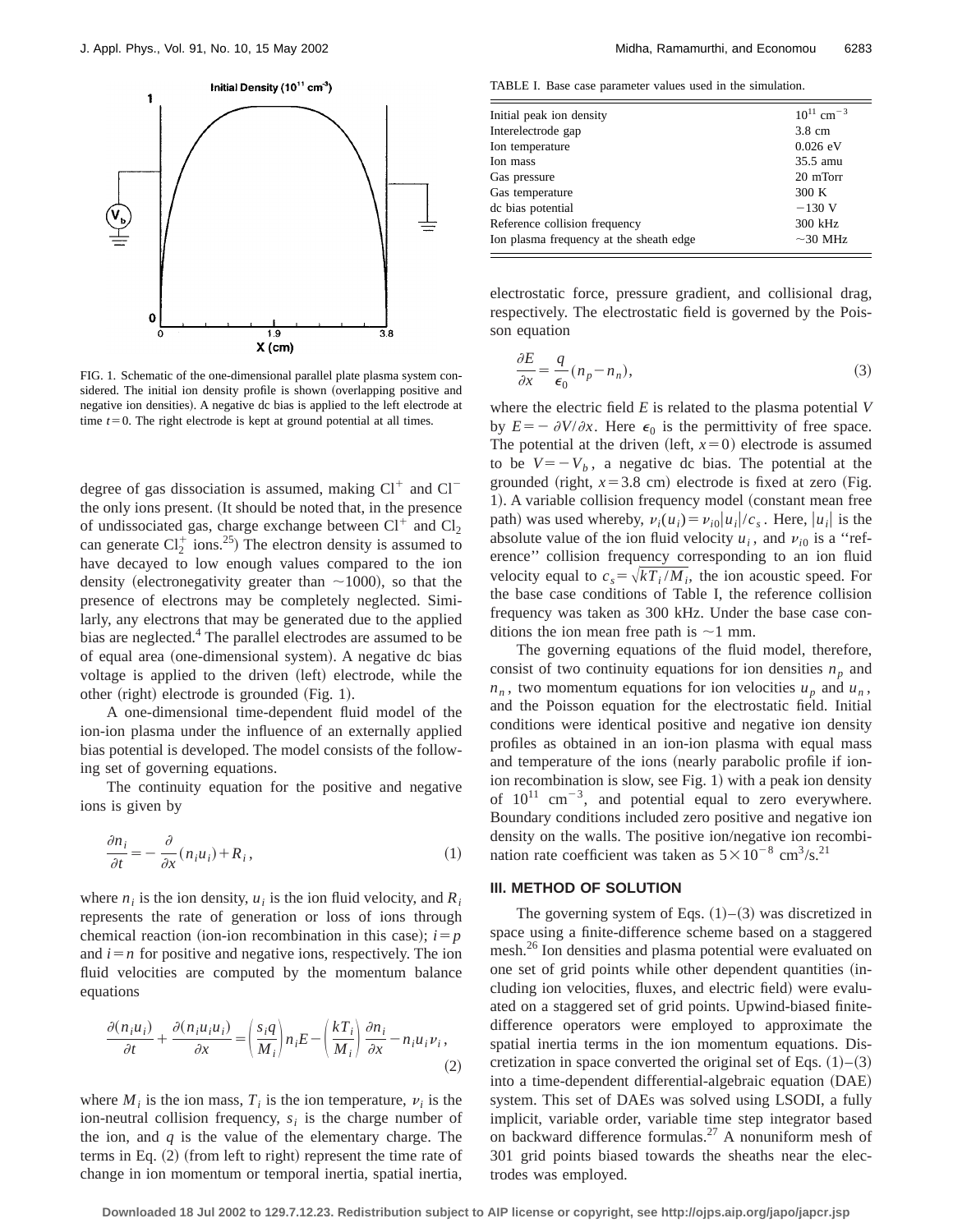

FIG. 2. Time evolution of the potential between the two electrodes for the base case conditions (Table I).

### **IV. RESULTS AND DISCUSSION**

An ion-ion plasma formed in the late afterglow of a pulsed chlorine discharge is considered. Initially, the positive and negative ion density profiles overlap (for an ideal ion-ion plasma with equal ion masses and temperatures) with a nearly parabolic profile as shown in Fig. 1. At  $t=0$ , a negative dc bias is applied to the left electrode, and the evolution of the ion-ion plasma is examined. Figure 2 shows the evolution of the potential along the interelectrode gap, while Fig. 3 shows the evolution of the electric field at the left electrode and at the center of the plasma. Figure 4 shows the net charge density in the region near the left electrode. Figures 5 and 6 show the ion flux and ion energy evolution at the left electrode. All results refer to the base case conditions (Table I), unless noted otherwise.



FIG. 3. Time evolution of the electric field at the center (right axis) and at the left (biased) electrode (left axis) for the base case conditions (Table I).



FIG. 4. Time evolution of the net charge density near the left (biased) electrode for the base case conditions (Table I).

The initial potential profile is linear (Fig. 2,  $t=0$ ) and a uniform electric field exists along the length of the gap. This electric field attracts positive ions towards the left electrode and negative ions towards the right electrode. Due to ion inertia, however, a finite time is required for ions to respond to the applied electric field. For short times  $(0 \lt t \ll 10^{-7} \text{ s})$ , therefore, the electric field remains essentially unchanged ~Fig. 3! and the ion velocities increase linearly with time due to the applied electric field.

For time scales of the order of  $10^{-7}$  s (a time scale comparable to the ion plasma frequency), there is significant change in the ion density profiles due to acceleration of the ions. At this point in time the applied bias starts to be shielded by the ion-ion plasma due to the formation of sheaths at the electrodes (Fig. 2). Negative ions are repelled from the left electrode while positive ions are attracted. This



FIG. 5. Time evolution of the positive ion flux on the left (biased) electrode for the base case conditions (Table I).

**Downloaded 18 Jul 2002 to 129.7.12.23. Redistribution subject to AIP license or copyright, see http://ojps.aip.org/japo/japcr.jsp**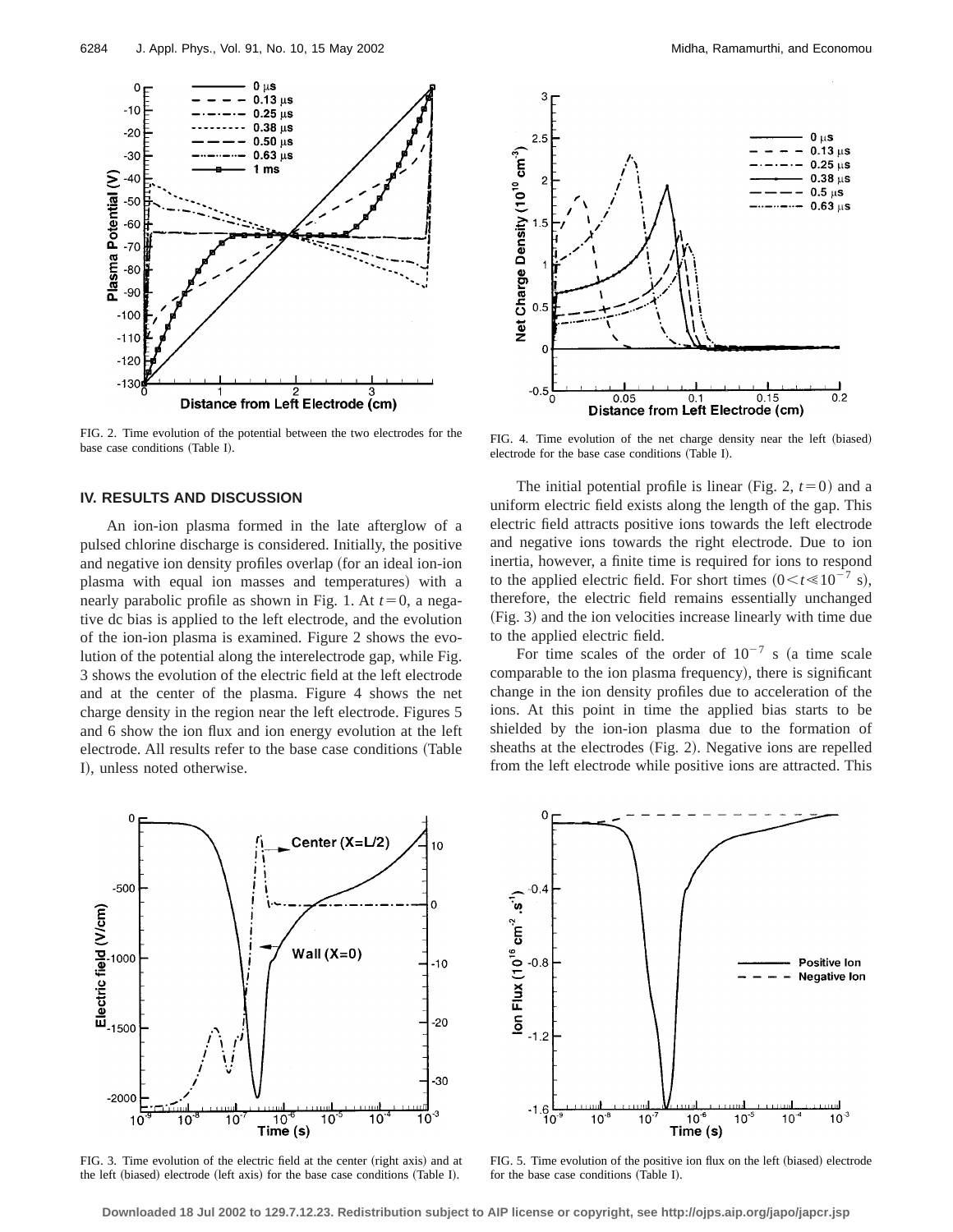

FIG. 6. Time evolution of the positive ion energy on the left (biased) electrode for the base case conditions (Table I).

results in accumulation of net positive charge at the left electrode (Fig. 4). Similarly, negative ions are attracted to the right electrode while positive ions are repelled. Due to the assumed equal masses and temperatures of the positive and negative ions, an equal negative charge is accumulated at the right electrode (not shown).

As a result of charge accumulation, significant potential gradients appear in the sheath next to the electrode  $(Fig. 2,$  $t > 10^{-7}$  s). Therefore, while the magnitude of the electric field decreases in the bulk plasma due to shielding, the electric field increases in the sheath regions (Fig. 3,  $10^{-7} < t$ )  $<$ 3 $\times$ 10<sup>-7</sup> s). Positive ions in the left sheath are accelerated by the electric field resulting in an increase in the positive ion energy and flux to the left electrode (Figs.  $5$  and  $6$ ,  $5$  $\times 10^{-8}$  km<sup>-8</sup> s in The negative ion flux at the left electrode drops to zero  $(Fig. 5)$  as the negative ions are repelled away from the electrode. Similarly, at the right electrode, the negative ion energy and flux increase with time while the positive ion flux is reduced to zero.

Again, as a result of charge accumulation in the sheaths, the applied bias potential is shielded in the bulk plasma. However, due to ion inertia, net charge continues to accumulate in the sheaths and an electric field with the reverse polarity (overshoot) is established in the bulk plasma (Figs.  $2$ and 3,  $2 \times 10^{-7} < t < 5 \times 10^{-7}$  s). This field now retards positive ions moving towards the left electrode and negative ions moving towards the right electrode. As a result, the flux of positive ions from the bulk plasma to the left sheath is reduced. However, within the left sheath, positive ions continue to be accelerated from the sheath towards the electrode. Due to the decrease in positive ion flux from the bulk plasma to the sheath and the continuous extraction of positive ions (out of the sheath towards the electrode) by the field, the overall positive ion density in the sheath starts dropping as a function of time (Fig. 4,  $t > 2.5 \times 10^{-7}$  s). The potential profile at long times (Fig. 2 at  $t=1$  ms) indicates that the sheath thickness increases to nearly 1 cm.

The overall evolution of the net charge density in the sheaths, therefore, shows the formation of a peak (Fig. 4,  $t=2.5\times10^{-7}$ ). The net positive charge in the left sheath initially increases as the negative ions are repelled and then decreases as the positive ions are depleted. Similarly, the net charge in the right sheath increases as the positive ions are repelled and then decreases as the negative ion density drops as a function of time (not shown). Consequently, the electric field in the sheaths also shows the formation of a peak with the charge density and decreases after  $3 \times 10^{-7}$ s (Fig. 3). The positive ion energy and flux at the left electrode peak with the electric field in the sheath and then decrease as a function of time (Figs. 5 and 6). The ion mean free path at 20 mTorr is  $\sim$ 1 mm, while the sheath at long times is nearly 1 cm thick  $(Fig. 2)$ . Hence ions suffer several collisions in the sheath resulting in substantially lower ion energy at long times.

The nonmonotonic behavior (overshoot) of the electric field in the bulk plasma under a dc bias is related to the temporal inertia of ions and occurs because the time scale corresponding to the ion plasma frequency (about 30 MHz for an ion density of  $10^{10}$  cm<sup>-3</sup> near the sheath edge) is significantly lower than the characteristic collision time reference (collision frequency of  $300 \text{ kHz}$  at  $20 \text{ mTorr}$ ) at the base conditions examined here (Table I). For time scales longer than this characteristic collision time, oscillations in the electric field are damped in the bulk plasma and ion transport is governed by ion drift and diffusion (the mobility and diffusion coefficients for the ions, however, are not constant but change as the collision frequency varies with ion velocity). In the sheaths, the spatial inertia of the ions  $\lceil$  second term on the left-hand side of Eq.  $(2)$ ] is also important since the mean free path of the ions at this operating pressure  $(-1$  mm) is smaller than the sheath thickness.

For time scales longer than the characteristic collision time  $(t>10^{-6}$  s in this case), the charge density in the left sheath decays as a function of time until the positive ion flux from the sheath to the walls is balanced by the positive ion flux from the bulk plasma to the sheath. Concurrently, the sheath edge expands as a function of time, and the negative ion front sharpens until the negative ion drift flux (away from the left electrode) is nearly balanced by the negativeion diffusion flux (towards the left electrode). Beyond this time scale, the sheath is in quasisteady state with respect to the decaying bulk plasma and the ion flux at the electrode is limited by diffusion (Fig. 5,  $10^{-5} < t < 10^{-4}$  s). Hence, eventually, the dc bias simply redistributes the total diffusion flux between the two electrodes; all positive ions exit the left electrode while all negative ions exit the right electrode. The total ion flux at each electrode is limited by twice the diffusion flux of ions, as in the case of liquid electrolytes with equal masses of positive and negative ions.<sup>19</sup> The overall plasma decays on a time scale corresponding to diffusion of ions across the gap and later on by ion-ion recombination  $({\rm for} t \ge 10^{-4} \text{ s}).$ 

Figures  $7(a)$  and  $7(b)$  show the effect of varying bias voltage on the temporal evolution of the  $Cl^+$  flux on the left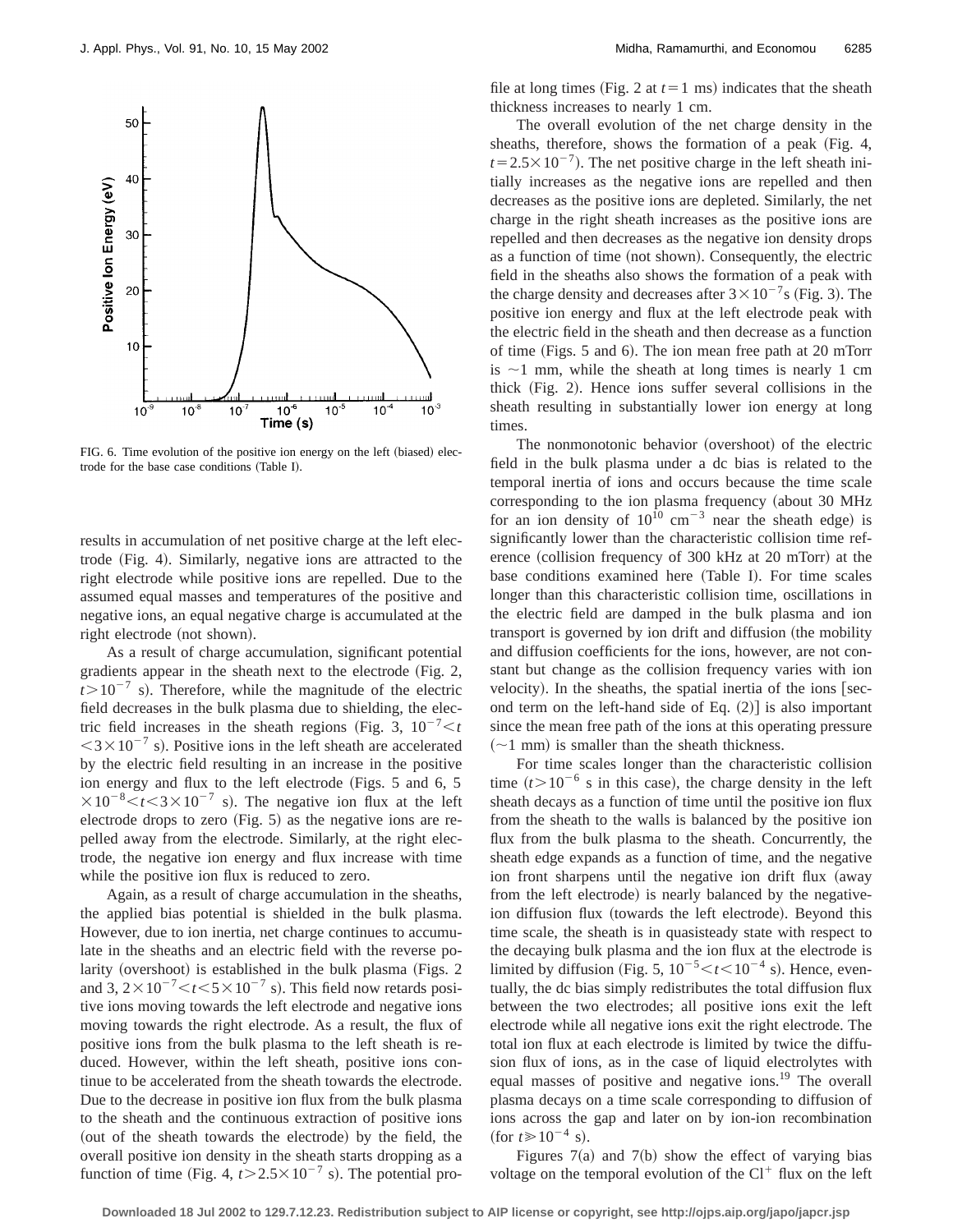

FIG. 7. Time evolution of the positive ion flux on the left (biased) electrode for bias voltages of  $-1$ ,  $-10$ ,  $-50$ ,  $-100$ , and  $-130$  V, and reference collision frequencies of  $(a)$  300 kHz and  $(b)$  30 MHz. Other conditions are as in Table I.

electrode, for reference collision frequencies of 300 kHz and 30 MHz, respectively. As the bias voltage is increased, the velocity of ions through the sheath also increases. This leads to larger spatial inertia, hence an increase in the peak ion flux. The width of the temporal profile is larger in Fig.  $7(b)$ , compared to that in Fig.  $7(a)$ , due to larger ion collisionality. The position of the peak shifts to smaller times as the bias voltage is increased in Fig.  $7(a)$ , gradually approaching a constant temporal position for large bias voltages. This is due to the nonlinearity of the collision term in the momentum equation [Eq.  $(2)$ ]. For larger bias voltages, the ion fluid velocity is correspondingly higher, the ion collisionality increases, and the temporal location of the peak reaches a constant value. This is consistent with Fig.  $7(b)$ , where the peak shift is comparatively much smaller due to already large collision frequency. Also, because of the larger collision fre-



FIG. 8. Spatial dependence of positive ion flux 35  $\mu$ s after the application of a dc bias of  $-130$  V, for reference collision frequencies of 30 kHz, 300 kHz, and 30 MHz. Other conditions are as in Table I.

quency, the peak value of the flux is about an order of magnitude smaller.

For practical purposes, one may think of the following scenario. A pulsed chlorine discharge may be employed with a pulse period of 100  $\mu$ s and a duty ratio of 0.5 (50  $\mu$ s for the active glow and 50  $\mu$ s for the afterglow). During each of the afterglow periods, electrons disappear within 15  $\mu$ s, leaving behind an ion-ion plasma.<sup>1</sup> A negative bias is then applied to this ion-ion plasma for the remaining 35  $\mu$ s of the afterglow. The spatial profile across the gap of the  $Cl^+$  flux, 35  $\mu$ s after the application of the dc bias, is shown in Fig. 8, for three reference frequencies  $(30 \text{ kHz}, 300 \text{ kHz}, \text{ and } 30$ MHz). The bias voltage was held constant at  $-130$  V for all three cases. For a collision frequency  $(30 \text{ MHz})$  comparable to the ion plasma frequency, ion motion is in a quasisteady state, resulting in a constant flux across the bulk plasma and rapid changes near the walls (in the sheath) only. When the collision frequency  $(30 \text{ kHz})$  is much smaller than the ion plasma frequency, ion motion is not in a quasisteady state, giving rise to a nonuniform flux in the bulk plasma. An intermediate situation is observed for an intermediate frequency  $(300 \text{ kHz})$ . The ion flux to the electrodes increases considerably as the collision frequency (or pressure) decreases.

# **IV. CONCLUSIONS**

A time-dependent one-dimensional fluid model was developed to investigate the initial response of a positive ionnegative ion (ion-ion) plasma to an applied dc bias. The ion mass and momentum continuity equations were coupled to the Poisson equation for the electric field. The applied bias is shielded and space charge sheaths are formed within the time scale of ion response (ion plasma frequency). Because the ion collision frequency is low compared to the ion plasma frequency, electric field oscillations occur in the bulk due to the ion inertia (overshoot). For time scales longer than the ion collision time, however, these oscillations are damped and ion transport is governed by drift and diffusion. The net